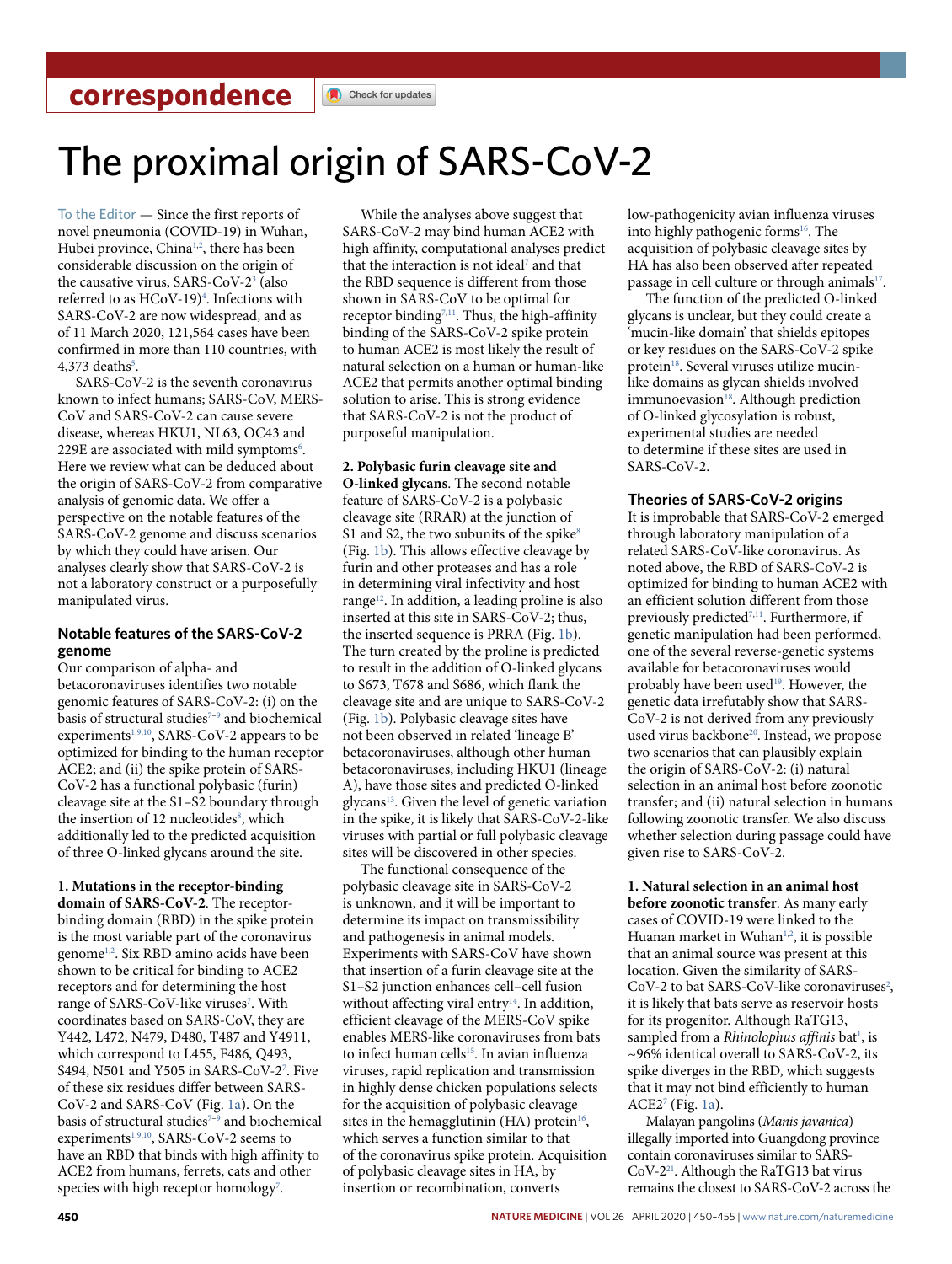

**Fig. 1 | Features of the spike protein in human SARS-CoV-2 and related coronaviruses. a**, Mutations in contact residues of the SARS-CoV-2 spike protein. The spike protein of SARS-CoV-2 (red bar at top) was aligned against the most closely related SARS-CoV-like coronaviruses and SARS-CoV itself. Key residues in the spike protein that make contact to the ACE2 receptor are marked with blue boxes in both SARS-CoV-2 and related viruses, including SARS-CoV (Urbani strain). **b**, Acquisition of polybasic cleavage site and O-linked glycans. Both the polybasic cleavage site and the three adjacent predicted O-linked glycans are unique to SARS-CoV-2 and were not previously seen in lineage B betacoronaviruses. Sequences shown are from NCBI GenBank, accession codes [MN908947](https://www.ncbi.nlm.nih.gov/nuccore/MN908947), [MN996532](https://www.ncbi.nlm.nih.gov/nuccore/MN996532), [AY278741](https://www.ncbi.nlm.nih.gov/nuccore/AY278741), [KY417146](https://www.ncbi.nlm.nih.gov/nuccore/KY417146) and [MK211376](https://www.ncbi.nlm.nih.gov/nuccore/MK211376). The pangolin coronavirus sequences are a consensus generated from [SRR10168377](https://www.ncbi.nlm.nih.gov/sra/SRR10168377/) and [SRR10168378](https://www.ncbi.nlm.nih.gov/sra/?term=SRR10168378) (NCBI BioProject [PRJNA573298\)](https://www.ncbi.nlm.nih.gov/bioproject/?term=PRJNA573298)<sup>29,30</sup>.

genome<sup>1</sup>, some pangolin coronaviruses exhibit strong similarity to SARS-CoV-2 in the RBD, including all six key RBD residues<sup>21</sup> (Fig. 1). This clearly shows that the SARS-CoV-2 spike protein optimized for binding to human-like ACE2 is the result of natural selection.

Neither the bat betacoronaviruses nor the pangolin betacoronaviruses sampled thus far have polybasic cleavage sites. Although no animal coronavirus has been identified that is sufficiently similar to have served as the direct progenitor of SARS-CoV-2, the diversity of coronaviruses in bats and other species is massively undersampled. Mutations, insertions and deletions can occur near the S1–S2 junction of coronaviruses $22$ , which shows that the polybasic cleavage site can arise by a natural evolutionary process. For a precursor virus to acquire both the polybasic cleavage site and mutations in the spike protein suitable for binding to human ACE2, an animal host would probably have to have a high population density (to allow natural selection to proceed efficiently) and an ACE2-encoding gene that is similar to the human ortholog.

**2. Natural selection in humans following zoonotic transfer**. It is possible that a progenitor of SARS-CoV-2 jumped into

humans, acquiring the genomic features described above through adaptation during undetected human-to-human transmission. Once acquired, these adaptations would enable the pandemic to take off and produce a sufficiently large cluster of cases to trigger the surveillance system that detected it $1,2$ .

All SARS-CoV-2 genomes sequenced so far have the genomic features described above and are thus derived from a common ancestor that had them too. The presence in pangolins of an RBD very similar to that of SARS-CoV-2 means that we can infer this was also probably in the virus that jumped to humans. This leaves the insertion of polybasic cleavage site to occur during human-to-human transmission.

Estimates of the timing of the most recent common ancestor of SARS-CoV-2 made with current sequence data point to emergence of the virus in late November 2019 to early December 201923, compatible with the earliest retrospectively confirmed cases<sup>24</sup>. Hence, this scenario presumes a period of unrecognized transmission in humans between the initial zoonotic event and the acquisition of the polybasic cleavage site. Sufficient opportunity could have arisen if there had been many prior zoonotic events that produced short chains of human-tohuman transmission over an extended period. This is essentially the situation for MERS-CoV, for which all human cases are the result of repeated jumps of the virus from dromedary camels, producing single infections or short transmission chains that eventually resolve, with no adaptation to sustained transmission<sup>25</sup>.

Studies of banked human samples could provide information on whether such cryptic spread has occurred. Retrospective serological studies could also be informative, and a few such studies have been conducted showing low-level exposures to SARS-CoV-like coronaviruses in certain areas of China26. Critically, however, these studies could not have distinguished whether exposures were due to prior infections with SARS-CoV, SARS-CoV-2 or other SARS-CoV-like coronaviruses. Further serological studies should be conducted to determine the extent of prior human exposure to SARS-CoV-2.

**3. Selection during passage**. Basic research involving passage of bat SARS-CoV-like coronaviruses in cell culture and/or animal models has been ongoing for many years in biosafety level 2 laboratories across the world27, and there are documented instances